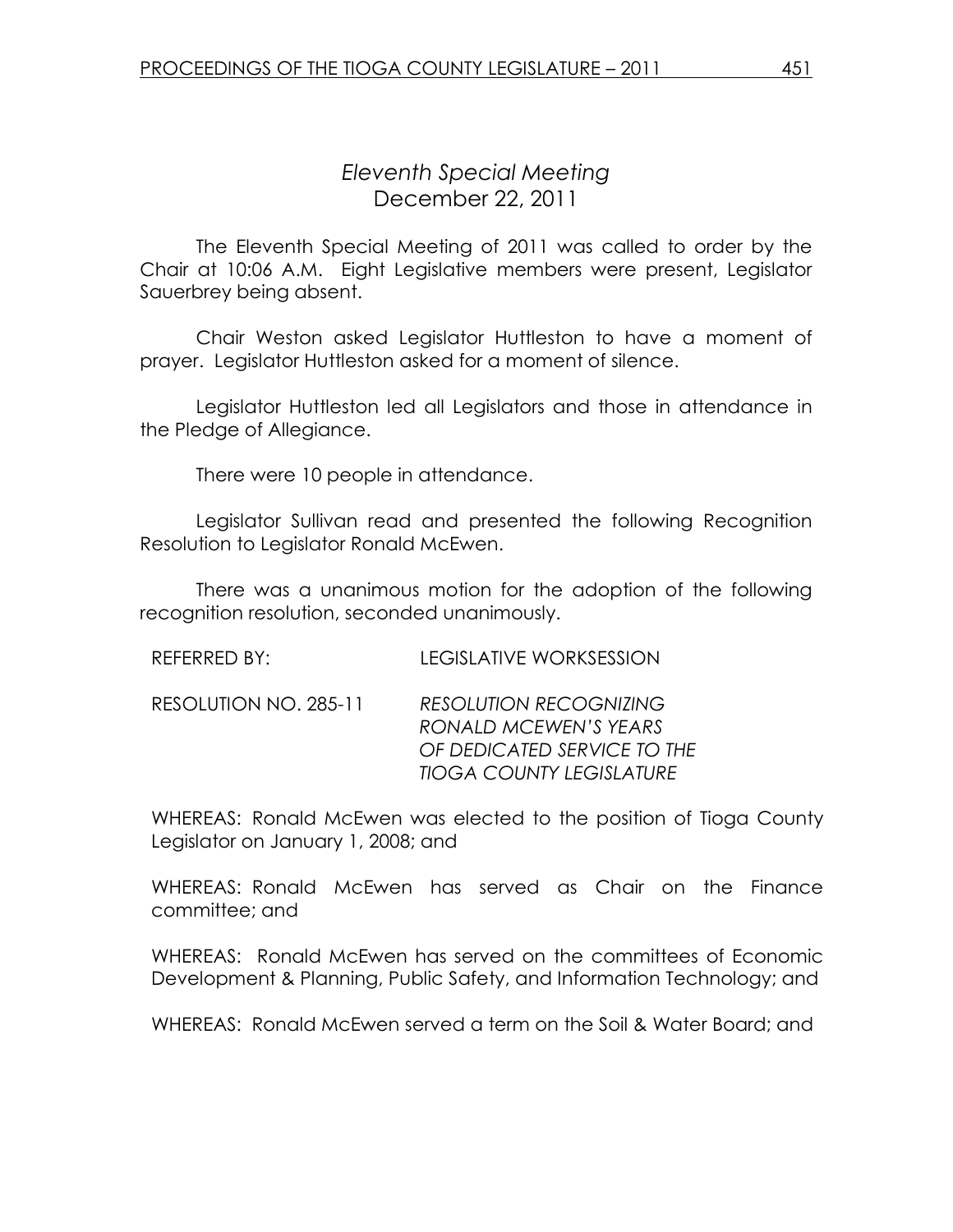WHEREAS: Ronald McEwen has been extremely dedicated and loyal in the performance of his duties and responsibilities over the past four years to the Tioga County Legislature. He has earned the respect of his colleagues and peers throughout Tioga County; and

WHEREAS: Mr. Ronald McEwen will be leaving his position as Legislator on December 31, 2011; therefore be it

RESOLVED: That the Tioga County Legislature, on its own behalf, as well as on behalf of the citizens of Tioga County, express sincere gratitude to Ronald McEwen for his four years of dedicated and loyal service to the residents of Tioga County; and be it further

RESOLVED: That this resolution be spread upon the minutes of this meeting and a certified copy be presented to this outstanding Legislator, Ronald McEwen.

ROLL CALL VOTE

Unanimously Yes – Legislators Huttleston, McEwen, Monell Weston, Quinlan, Roberts, Sullivan, and Hollenbeck.

No – None.

Absent – Legislator Sauerbrey.

## RESOLUTION ADOPTED UNANIMOUSLY.

 Legislator McEwen spoke. "When I left the County after my first one of these things, I knew I would be back, but this time I guarantee you, I will not be back. I am going to really enjoy retirement. I have enjoyed working all the years with all the employees. I have also enjoyed, believe it or not, the four years that I have put in with this Legislature. We do not always agree, did not always agree on things, but I think we have been able to come together over the four years that I have been on there and we have had some good times and some bad times, and overall done a good job for the residents of the County and I am going to miss working with all of you. Thank you."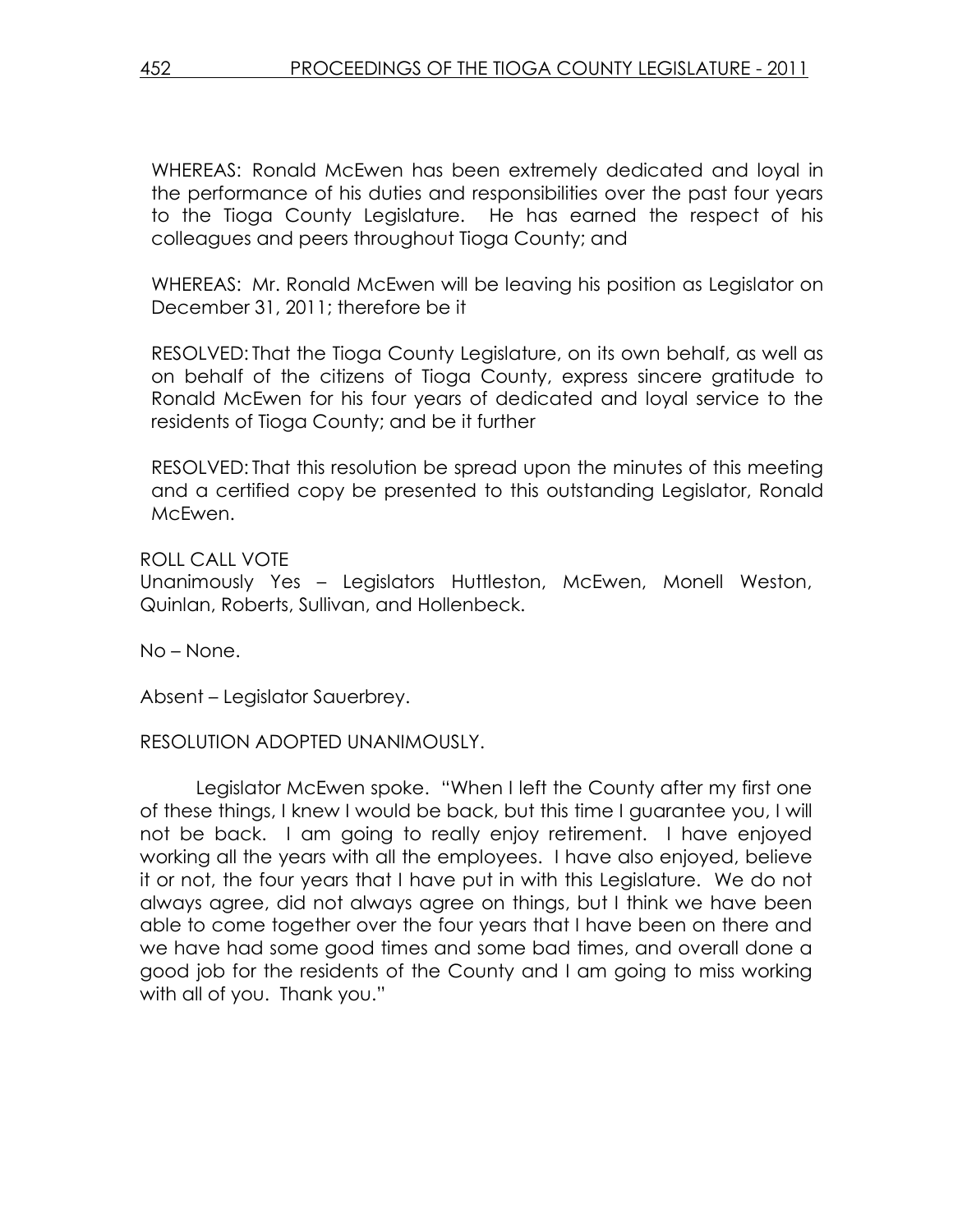Legislator Hollenbeck moved for the adoption of the following resolution, seconded by Legislator Sullivan.

| REFERRED TO:          | PERSONNEL COMMITTEE                                             |
|-----------------------|-----------------------------------------------------------------|
| RESOLUTION NO. 286-11 | RATIFY CSEA 2012-2014 COLLECTIVE<br><b>BARGAINING AGREEMENT</b> |

WHEREAS: The current Collective Bargaining Agreement between Tioga County and CSEA expires December 31, 2011; and

WHEREAS: Teams representing both parties have been negotiating a successor agreement since May 2011; and

WHEREAS: A Tentative agreement between the two parties was reached at the November 4, 2011, negotiation session; and

WHEREAS: The County Legislature supports the terms of the 3 year contract; therefore be it

RESOLVED: That the Tioga County Legislature hereby ratifies the tentative CSEA contract for the period January 1, 2012 through December 31, 2014; and be it further

RESOLVED: That the Chair of the Legislature, along with the Sheriff, is hereby authorized to sign the Agreement as a joint employer upon ratification by CSEA; and be it further

RESOLVED: That the Tioga County Legislature does hereby agree to implement the funds necessary to carry out the terms and provisions of said contract, upon ratification by CSEA.

ROLL CALL VOTE Yes – Legislators Huttleston, McEwen, Monell, Weston, Quinlan, Roberts, Sullivan, and Hollenbeck.

No – None.

Absent – Legislator Sauerbrey.

RESOLUTION ADOPTED UNANIMOUSLY.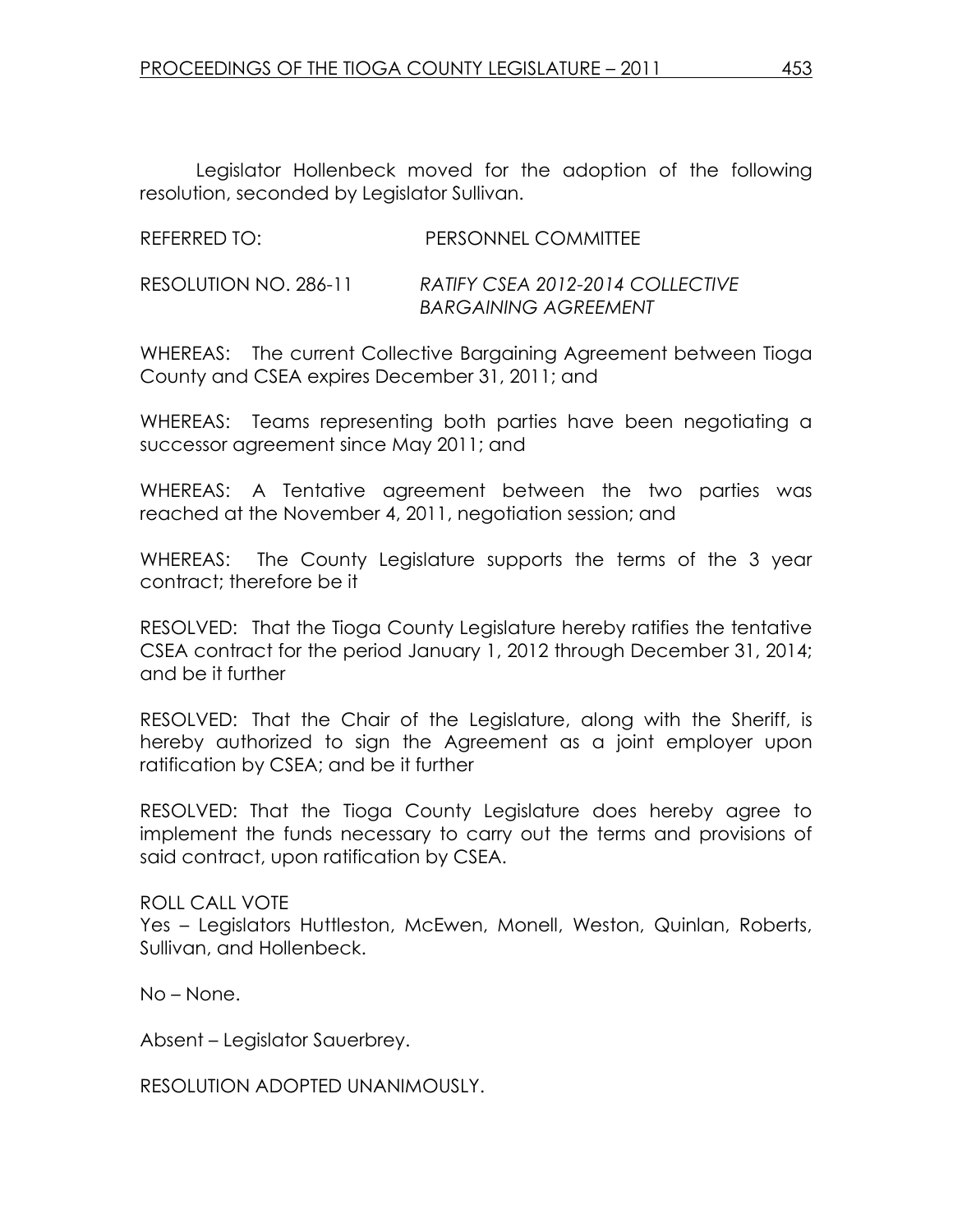Legislator Sullivan moved for the adoption of the following resolution, seconded by Legislator McEwen.

REFERRED TO: FINANCE/LEGAL COMMITTEE

RESOLUTION NO. 287–11 ADOPT LOCAL LAW NO. 6 OF 2011

WHEREAS: A public hearing was held on December 22, 2011, following due notice thereof to consider the adoption of Local Law Introductory No. F of the Year 2011 A Local Law Amending Local Law No. 1 of the Year 1974 Creating the Office of Public Defender and Assistant Public Defender in Tioga County; and

WHEREAS: It is in the best interests of the residents of Tioga County to adopt such Local Law which will be Local Law No. 6 of 2011; therefore be it

RESOLVED: That the following Local Law be and hereby is adopted;

County of Tioga

Local Law No. 6 of the Year 2011.

A Local Law Amending Local Law No. 1 of the year 1974 Creating the Office of Public Defender and Assistant Public Defender in Tioga County.

Be It Enacted by the Legislature of the County of Tioga as follows:

SECTION 1:

That from the effective date hereinafter set forth the term of office for said Office of Public Defender is hereby fixed with Group One of the Tioga County Legislators pursuant to Local Law No. 2 of the year 2011.

## SECTION 2:

That the remainder of Local Law No. 1 of the year 1974 remains in full force and effect.